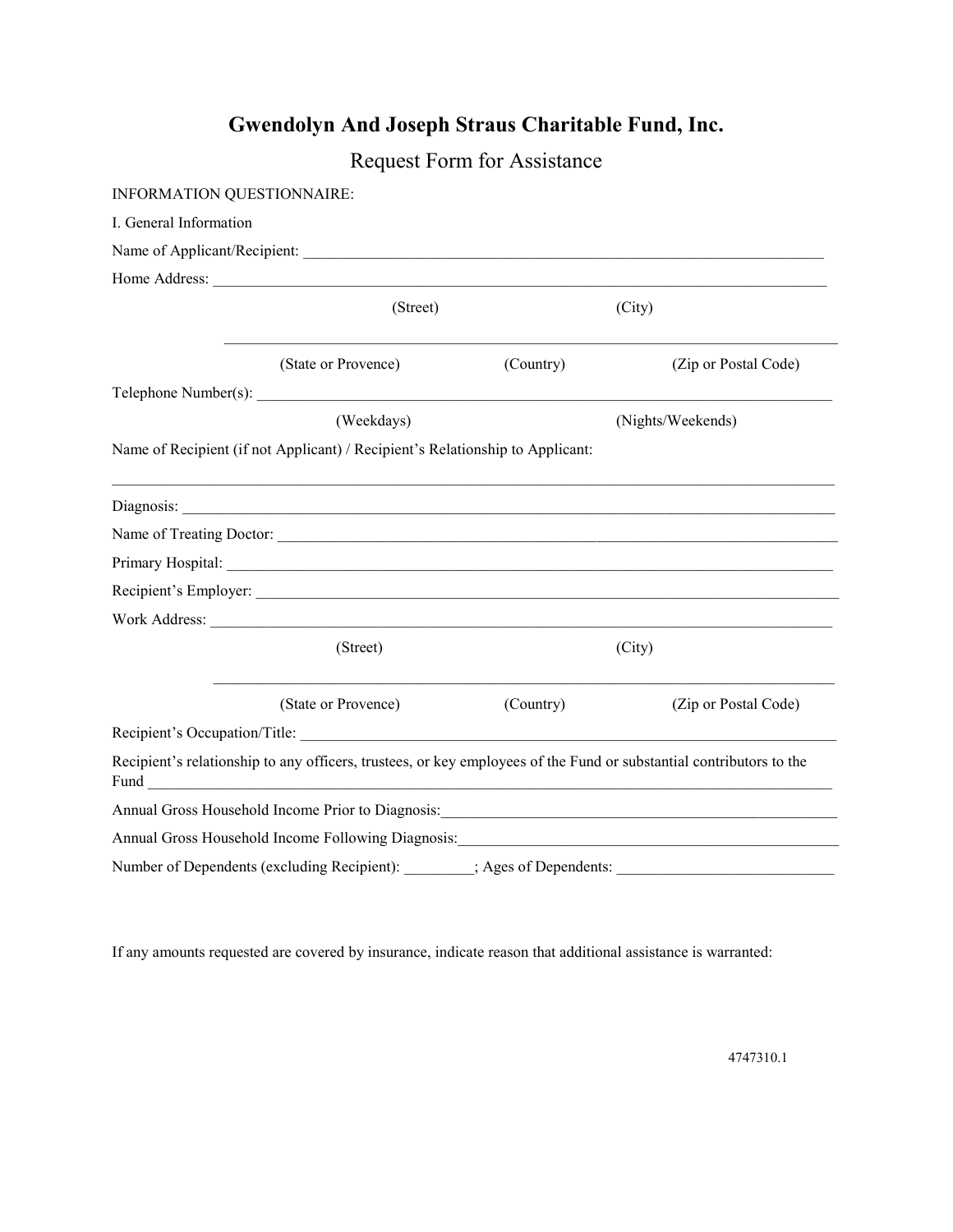## REQUEST FOR GRANT 1

Name of Recipient:

Amount of Grant Request:

What is your monthly mortgage or rental payment?

What is your monthly car payment?

What are your other monthly expenses (e.g. food, utilities, telephone)?

Are you requesting additional assistance (e.g. payments for medical care or counseling services, tuition assistance, temporary housing, etc.)? If so, please specify type and amount.

 $\mathcal{L}_\mathcal{L} = \{ \mathcal{L}_\mathcal{L} = \{ \mathcal{L}_\mathcal{L} = \{ \mathcal{L}_\mathcal{L} = \{ \mathcal{L}_\mathcal{L} = \{ \mathcal{L}_\mathcal{L} = \{ \mathcal{L}_\mathcal{L} = \{ \mathcal{L}_\mathcal{L} = \{ \mathcal{L}_\mathcal{L} = \{ \mathcal{L}_\mathcal{L} = \{ \mathcal{L}_\mathcal{L} = \{ \mathcal{L}_\mathcal{L} = \{ \mathcal{L}_\mathcal{L} = \{ \mathcal{L}_\mathcal{L} = \{ \mathcal{L}_\mathcal{$  $\mathcal{L}_\mathcal{L} = \{ \mathcal{L}_\mathcal{L} = \{ \mathcal{L}_\mathcal{L} = \{ \mathcal{L}_\mathcal{L} = \{ \mathcal{L}_\mathcal{L} = \{ \mathcal{L}_\mathcal{L} = \{ \mathcal{L}_\mathcal{L} = \{ \mathcal{L}_\mathcal{L} = \{ \mathcal{L}_\mathcal{L} = \{ \mathcal{L}_\mathcal{L} = \{ \mathcal{L}_\mathcal{L} = \{ \mathcal{L}_\mathcal{L} = \{ \mathcal{L}_\mathcal{L} = \{ \mathcal{L}_\mathcal{L} = \{ \mathcal{L}_\mathcal{$  $\mathcal{L}_\mathcal{L} = \{ \mathcal{L}_\mathcal{L} = \{ \mathcal{L}_\mathcal{L} = \{ \mathcal{L}_\mathcal{L} = \{ \mathcal{L}_\mathcal{L} = \{ \mathcal{L}_\mathcal{L} = \{ \mathcal{L}_\mathcal{L} = \{ \mathcal{L}_\mathcal{L} = \{ \mathcal{L}_\mathcal{L} = \{ \mathcal{L}_\mathcal{L} = \{ \mathcal{L}_\mathcal{L} = \{ \mathcal{L}_\mathcal{L} = \{ \mathcal{L}_\mathcal{L} = \{ \mathcal{L}_\mathcal{L} = \{ \mathcal{L}_\mathcal{$ 

 $\mathcal{L}_\mathcal{L} = \{ \mathcal{L}_\mathcal{L} = \{ \mathcal{L}_\mathcal{L} = \{ \mathcal{L}_\mathcal{L} = \{ \mathcal{L}_\mathcal{L} = \{ \mathcal{L}_\mathcal{L} = \{ \mathcal{L}_\mathcal{L} = \{ \mathcal{L}_\mathcal{L} = \{ \mathcal{L}_\mathcal{L} = \{ \mathcal{L}_\mathcal{L} = \{ \mathcal{L}_\mathcal{L} = \{ \mathcal{L}_\mathcal{L} = \{ \mathcal{L}_\mathcal{L} = \{ \mathcal{L}_\mathcal{L} = \{ \mathcal{L}_\mathcal{$ \_\_\_\_\_\_\_\_\_\_\_\_\_\_\_\_\_\_\_\_\_\_\_\_\_\_\_\_\_\_\_\_\_\_\_\_\_\_\_\_\_\_\_\_\_\_\_\_\_\_\_\_\_\_\_\_\_\_\_\_\_\_\_\_\_\_\_\_\_\_\_\_\_\_\_\_\_\_\_\_\_\_\_\_\_\_\_\_\_\_\_\_\_  $\mathcal{L}_\mathcal{L} = \{ \mathcal{L}_\mathcal{L} = \{ \mathcal{L}_\mathcal{L} = \{ \mathcal{L}_\mathcal{L} = \{ \mathcal{L}_\mathcal{L} = \{ \mathcal{L}_\mathcal{L} = \{ \mathcal{L}_\mathcal{L} = \{ \mathcal{L}_\mathcal{L} = \{ \mathcal{L}_\mathcal{L} = \{ \mathcal{L}_\mathcal{L} = \{ \mathcal{L}_\mathcal{L} = \{ \mathcal{L}_\mathcal{L} = \{ \mathcal{L}_\mathcal{L} = \{ \mathcal{L}_\mathcal{L} = \{ \mathcal{L}_\mathcal{$ 

 $\mathcal{L}_\mathcal{L} = \{ \mathcal{L}_\mathcal{L} = \{ \mathcal{L}_\mathcal{L} = \{ \mathcal{L}_\mathcal{L} = \{ \mathcal{L}_\mathcal{L} = \{ \mathcal{L}_\mathcal{L} = \{ \mathcal{L}_\mathcal{L} = \{ \mathcal{L}_\mathcal{L} = \{ \mathcal{L}_\mathcal{L} = \{ \mathcal{L}_\mathcal{L} = \{ \mathcal{L}_\mathcal{L} = \{ \mathcal{L}_\mathcal{L} = \{ \mathcal{L}_\mathcal{L} = \{ \mathcal{L}_\mathcal{L} = \{ \mathcal{L}_\mathcal{$  $\mathcal{L}_\mathcal{L} = \mathcal{L}_\mathcal{L} = \mathcal{L}_\mathcal{L} = \mathcal{L}_\mathcal{L} = \mathcal{L}_\mathcal{L} = \mathcal{L}_\mathcal{L} = \mathcal{L}_\mathcal{L} = \mathcal{L}_\mathcal{L} = \mathcal{L}_\mathcal{L} = \mathcal{L}_\mathcal{L} = \mathcal{L}_\mathcal{L} = \mathcal{L}_\mathcal{L} = \mathcal{L}_\mathcal{L} = \mathcal{L}_\mathcal{L} = \mathcal{L}_\mathcal{L} = \mathcal{L}_\mathcal{L} = \mathcal{L}_\mathcal{L}$ 

Date(s) When Grant Required:

Please indicate if any of the above amounts are reimbursable by insurance, to the extent you have this information:

 $\mathcal{L}_\mathcal{L} = \{ \mathcal{L}_\mathcal{L} = \{ \mathcal{L}_\mathcal{L} = \{ \mathcal{L}_\mathcal{L} = \{ \mathcal{L}_\mathcal{L} = \{ \mathcal{L}_\mathcal{L} = \{ \mathcal{L}_\mathcal{L} = \{ \mathcal{L}_\mathcal{L} = \{ \mathcal{L}_\mathcal{L} = \{ \mathcal{L}_\mathcal{L} = \{ \mathcal{L}_\mathcal{L} = \{ \mathcal{L}_\mathcal{L} = \{ \mathcal{L}_\mathcal{L} = \{ \mathcal{L}_\mathcal{L} = \{ \mathcal{L}_\mathcal{$  $\mathcal{L}_\mathcal{L} = \{ \mathcal{L}_\mathcal{L} = \{ \mathcal{L}_\mathcal{L} = \{ \mathcal{L}_\mathcal{L} = \{ \mathcal{L}_\mathcal{L} = \{ \mathcal{L}_\mathcal{L} = \{ \mathcal{L}_\mathcal{L} = \{ \mathcal{L}_\mathcal{L} = \{ \mathcal{L}_\mathcal{L} = \{ \mathcal{L}_\mathcal{L} = \{ \mathcal{L}_\mathcal{L} = \{ \mathcal{L}_\mathcal{L} = \{ \mathcal{L}_\mathcal{L} = \{ \mathcal{L}_\mathcal{L} = \{ \mathcal{L}_\mathcal{$ 

*Note: If any of the assistance requested is for payment of third party invoice(s) received by Recipient, please attach a copy of the invoice(s).* 

Date:

 $\overline{\phantom{a}}$  , and the set of the set of the set of the set of the set of the set of the set of the set of the set of the set of the set of the set of the set of the set of the set of the set of the set of the set of the s

II. Additional Information – Complete Only if Long-Term Assistance is Requested\*

<sup>1</sup> These questions are intended to serve as an example and may be modified as necessary.